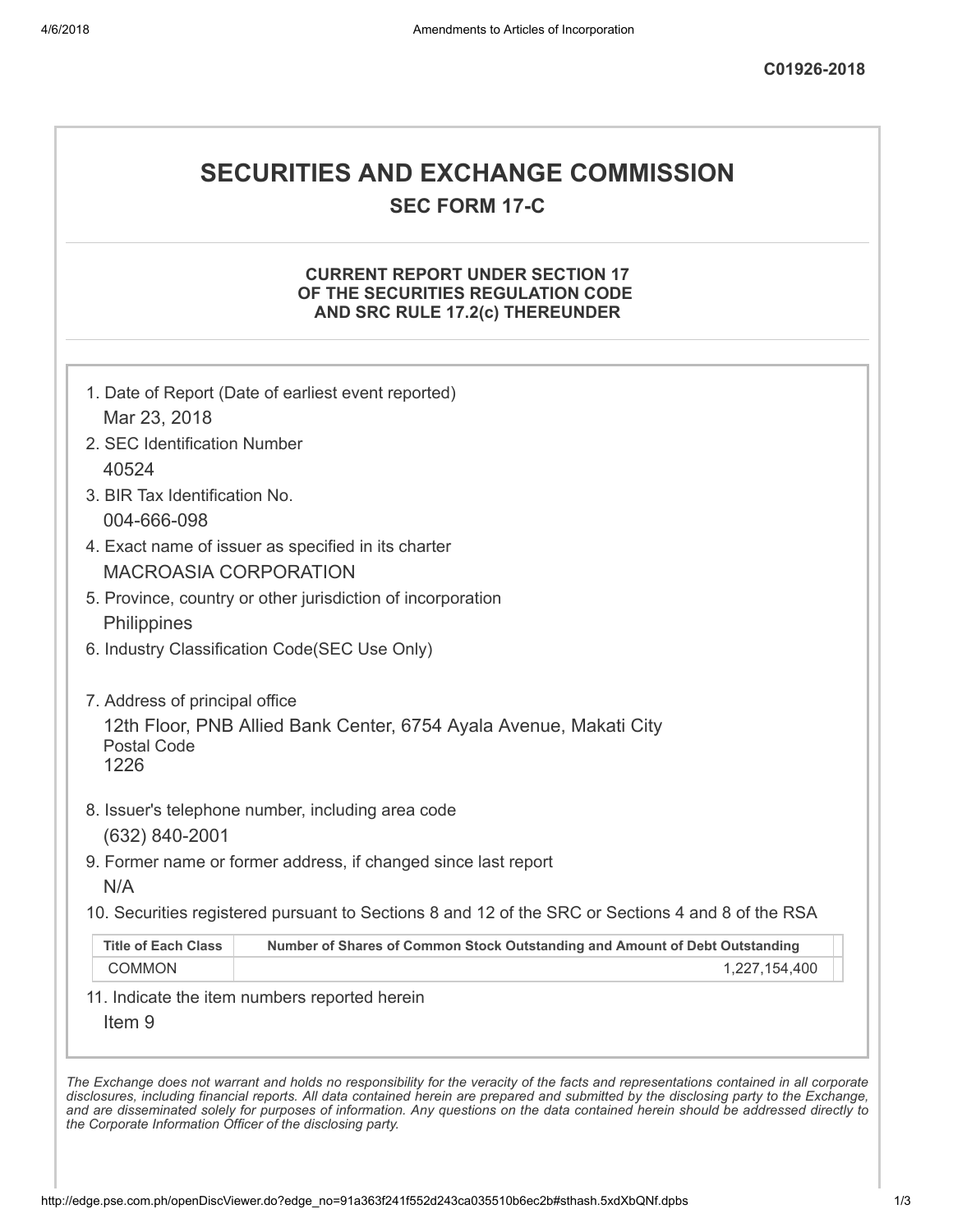4/6/2018 Amendments to Articles of Incorporation



# MacroAsia Corporation **MAC**

### PSE Disclosure Form 4-3 - Amendments to Articles of Incorporation References: SRC Rule 17 (SEC Form 17-C) and Section 4.4 of the Revised Disclosure Rules

Subject of the Disclosure

Extension of Corporate Life of the Corporation

Background/Description of the Disclosure

Please be advised that during the meeting of the Board of Directors of the MacroAsia Corporation ('the Corporation") held today, 22 March 2018, the Board of Directors approved and subject to the approval of the shareholders, the extension of corporate life of the Corporation for another 50 years.

| Date of Approval by<br><b>Board of Directors</b>                           | Mar 22, 2018 |
|----------------------------------------------------------------------------|--------------|
| Date of Approval by<br><b>Stockholders</b>                                 | <b>TBA</b>   |
| <b>Other Relevant</b><br><b>Regulatory Agency, if</b><br>applicable        | N/A          |
| Date of Approval by<br><b>Relevant Regulatory</b><br>Agency, if applicable | N/A          |
| Date of Approval by<br><b>Securities and</b><br><b>Exchange Commission</b> | <b>TBA</b>   |
| Date of Receipt of SEC<br>approval                                         | <b>TBA</b>   |

### Amendment(s)

| <b>Article</b><br>No. | From                                                                                                                                         | То                                                                                                                                                                                                                                                             |
|-----------------------|----------------------------------------------------------------------------------------------------------------------------------------------|----------------------------------------------------------------------------------------------------------------------------------------------------------------------------------------------------------------------------------------------------------------|
|                       | That the term of for which the<br>Fourth Corporation is to exist is Fifty (50)<br>Article vears from and after the date of<br>incorporation. | That the term of for which said corporation is to exist is Fifty (50) years from<br>and after the date of incorporation which is hereby extended for another<br>Fifty (50) years from and after February 16, 2020, the expiring date of its<br>original terms. |

### Rationale for the amendment(s)

To ensure the continued legal existence of the Company.

### The timetable for the effectivity of the amendment(s)

TBA

Expected date of filing the amendments to the Articles of Incorporation with the SEC